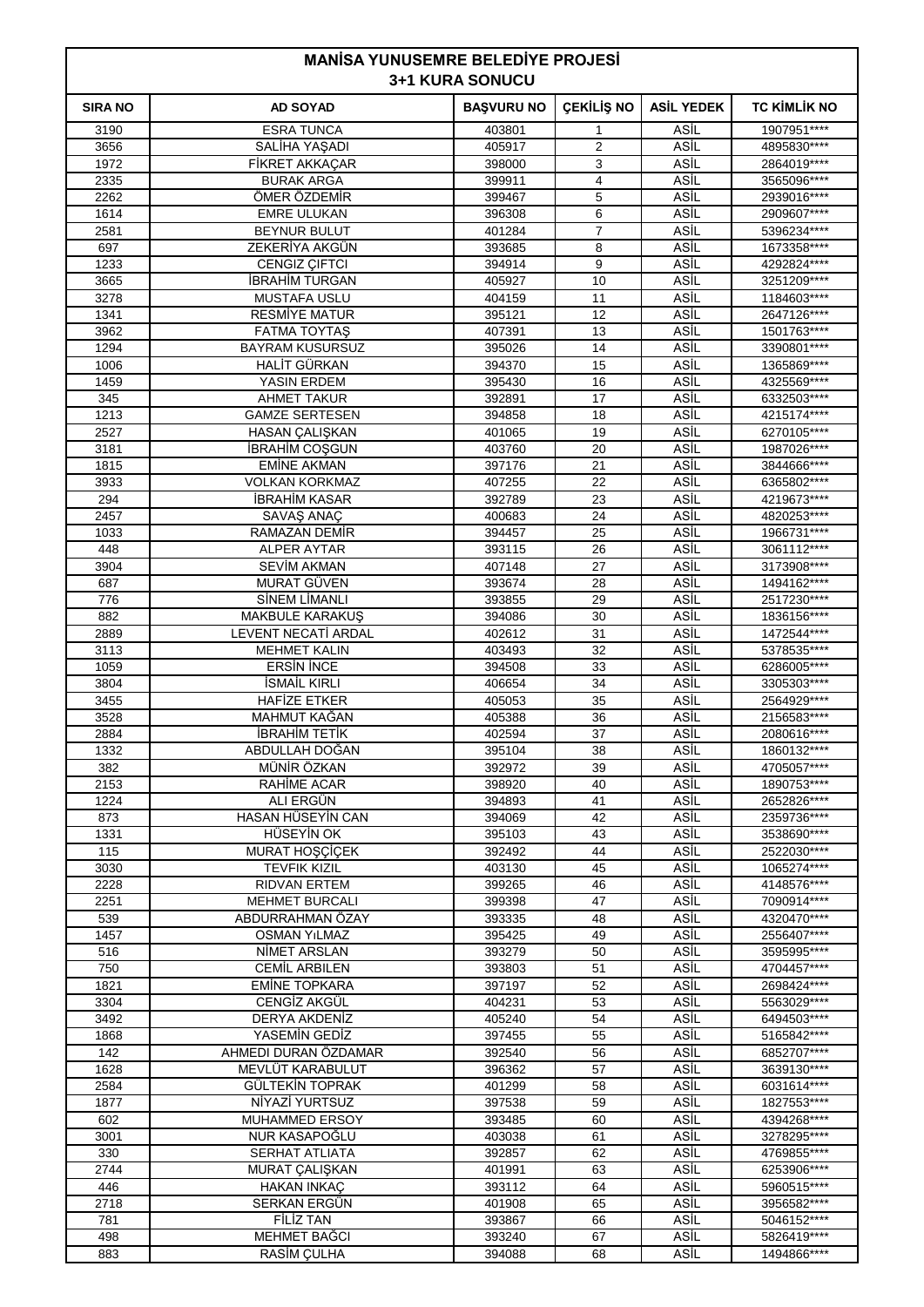| <b>MANISA YUNUSEMRE BELEDIYE PROJESI</b><br><b>3+1 KURA SONUCU</b> |                                              |                   |                   |                     |                             |
|--------------------------------------------------------------------|----------------------------------------------|-------------------|-------------------|---------------------|-----------------------------|
| <b>SIRA NO</b>                                                     | <b>AD SOYAD</b>                              | <b>BAŞVURU NO</b> | <b>CEKİLİŞ NO</b> | <b>ASİL YEDEK</b>   | <b>TC KIMLIK NO</b>         |
| 1473                                                               | <b>NECATI TAŞ</b>                            | 395504            | 69                | <b>ASIL</b>         | 2836420****                 |
| 3144                                                               | <b>ALAATTİN AKSOY</b>                        | 403621            | 70                | ASİL                | 5543530****                 |
| 1876                                                               | <b>HAYATİ AKSOY</b>                          | 397533            | 71                | ASİL                | 3641894****                 |
| 2093<br>1202                                                       | AYSE KAHRAMAN<br><b>NECATİ AYKURT</b>        | 398620            | 72<br>73          | ASİL<br>ASİL        | 4537363****<br>5411234****  |
| 2178                                                               | HAKAN BÜYÜR                                  | 394827<br>399021  | 74                | ASİL                | 3606494****                 |
| 2124                                                               | YALÇIN EFE                                   | 398790            | 75                | <b>ASIL</b>         | 4556562****                 |
| 2737                                                               | NECLA GÖK                                    | 401973            | 76                | ASİL                | 5812620****                 |
| 952                                                                | <b>ELMİRA DEMİREL</b>                        | 394246            | 77                | ASİL                | 1919091 ****                |
| 2679                                                               | GÜLSÜM GÖKDAĞ                                | 401720            | 78                | ASİL                | 1116578****                 |
| 57<br>1168                                                         | <b>MUAMMER ATAY</b><br>NIHAL DURMUŞ          | 392377<br>394759  | 79<br>80          | ASİL<br>ASİL        | 1079978****<br>1797758****  |
| 272                                                                | ABDULLAH CINGÖZ                              | 392757            | 81                | ASİL                | 3723791****                 |
| 3868                                                               | BÜŞRA USLU                                   | 406970            | 82                | ASİL                | 3852484 ****                |
| 1853                                                               | <b>MEHMET TOTUS</b>                          | 397379            | 83                | ASİL                | 2863119 ****                |
| 599                                                                | BARIŞ GÜÇLÜ                                  | 393473            | 84                | ASİL                | 5982415****                 |
| 3179                                                               | <b>ALPEREN ISIK</b>                          | 403753            | 85                | ASIL                | 5439434****                 |
| 2692<br>737                                                        | CEREN SABANCIOĞLU<br>FATMA DEMİRDÖGEN        | 401790            | 86<br>87          | ASİL<br>ASİL        | 6013614****                 |
| 3530                                                               | BÜŞRA AKTAŞ                                  | 393780<br>405390  | 88                | ASİL                | 3336803****<br>3804187****  |
| 885                                                                | <b>İSMAİL KIRBAŞ</b>                         | 394097            | 89                | ASİL                | 4563766****                 |
| 2087                                                               | AHMET YEŞİL                                  | 398605            | 90                | ASİL                | 4802854 ****                |
| 2311                                                               | <b>NURİ KAZAN</b>                            | 399743            | 91                | ASİL                | 5383631 ****                |
| 3277                                                               | ÖNDER UZUN                                   | 404157            | 92                | ASİL                | 2504953****                 |
| 2495                                                               | <b>İSMAİL DİKMEN</b>                         | 400888            | 93<br>94          | ASİL<br>ASİL        | 3037712****<br>4582398 **** |
| 592<br>3888                                                        | <b>NALAN ALTUN</b><br>YAŞAR ALCEYLAN         | 393455<br>407062  | 95                | ASİL                | 3206602****                 |
| 1649                                                               | ANIL FEYZA SEZEN                             | 396473            | 96                | ASİL                | 3666752****                 |
| 515                                                                | ZAFER ALAFAN                                 | 393274            | 97                | ASİL                | 4318369****                 |
| 3957                                                               | KENAN KAFALI                                 | 407362            | 98                | ASİL                | 5887618****                 |
| 1769                                                               | MUSTAFA AKDENİZ                              | 396942            | 99                | ASİL                | 3965281****                 |
| 2353<br>1774                                                       | <b>HAYRUNNISA YESIL</b><br>RABİA BUDAK       | 400090<br>396955  | 100<br>101        | ASİL<br>ASİL        | 1758102****<br>1103377****  |
| 437                                                                | RAKIBE ASMACIKLAR                            | 393082            | 102               | ASİL                | 3995581****                 |
| 1194                                                               | <b>MURAT OKAL</b>                            | 394808            | 103               | ASİL                | 2013247****                 |
| 2713                                                               | GÖKMEN ÇÜÇEN                                 | 401878            | 104               | <b>ASIL</b>         | 3853086****                 |
| 925                                                                | MİRAÇ LAÇİN                                  | 394192            | 105               | ASİL                | 1493360****                 |
| 277                                                                | <b>CENNET DEMIR</b>                          | 392766            | 106               | ASİL                | 4205296****                 |
| 961<br>888                                                         | <b>FATMA COSKUN</b><br>YIĞITCAN YÜCEL        | 394274<br>394106  | 107<br>108        | ASİL<br>ASİL        | 1385668****<br>1435444****  |
| 2035                                                               | <b>ERCAN İNAN</b>                            | 398377            | 109               | ASİL                | 1818854****                 |
| 3221                                                               | OSMAN RÜZGAR                                 | 403955            | 110               | ASİL                | 1494595****                 |
| 63                                                                 | MUZAFFER BAŞLEVENT                           | 392396            | 111               | ASİL                | 1021180****                 |
| 2140                                                               | ÇAĞRI BARU                                   | 398845            | 112               | <b>ASIL</b>         | 1523663****                 |
| 1287                                                               | <b>METE YALCIN</b>                           | 395014            | 113               | ASİL                | 1413709****                 |
| 861<br>1784                                                        | <b>GÜLAY ŞAHIN TAY</b><br><b>CEMİL AYCAN</b> | 394051<br>397011  | 114<br>115        | <b>ASIL</b><br>ASİL | 5811721****<br>1774164****  |
| 318                                                                | <b>SEDAT AKINER</b>                          | 392830            | 116               | ASİL                | 1725557****                 |
| 2361                                                               | ZEHRA ALACA                                  | 400124            | 117               | <b>ASIL</b>         | 2513030****                 |
| 3546                                                               | İBRAHİM GÖKTÜ                                | 405470            | 118               | ASİL                | 3963183****                 |
| 1500                                                               | <b>BÜLENT KAYNAK</b>                         | 395683            | 119               | <b>ASIL</b>         | 4668758****                 |
| 2273<br>2917                                                       | GÖNÜL ONURLUCAN<br><b>NURCAN DEMIRTAS</b>    | 399514<br>402738  | 120<br>121        | ASİL<br><b>ASIL</b> | 4301572****<br>3176854****  |
| 3176                                                               | <b>SEDAT YILDIZ</b>                          | 403738            | 122               | <b>ASIL</b>         | 4270372****                 |
| 1589                                                               | ESRA KARABAŞLAR                              | 396172            | 123               | ASİL                | 5764922****                 |
| 3723                                                               | ALİ ÇELEBİ                                   | 406228            | 124               | <b>ASIL</b>         | 4156676****                 |
| 4004                                                               | <b>SEFIKE ALTUN</b>                          | 407630            | 125               | ASİL                | 2507026****                 |
| 2110                                                               | <b>BERKANT KURU</b>                          | 398705            | 126               | ASİL                | 2165642****                 |
| 2958<br>547                                                        | <b>AHMET AKDENIZ</b><br>YUNUS YILMAZ         | 402897<br>393354  | 127<br>128        | <b>ASIL</b><br>ASİL | 4791454 ****<br>3695591**** |
| 2760                                                               | MERYEM ERDOĞDU                               | 402051            | 129               | ASİL                | 4181275****                 |
| 1881                                                               | TURAN GÜNAKAN                                | 397554            | 130               | ASİL                | 5447802****                 |
| 704                                                                | <b>RAMIS KARTAL</b>                          | 393694            | 131               | <b>ASIL</b>         | 2183570****                 |
| 1167                                                               | ESİN DOĞRU                                   | 394757            | 132               | <b>ASIL</b>         | 5960515****                 |
| 2623                                                               | SENER GÜLER                                  | 401461            | 133               | ASİL<br><b>ASIL</b> | 5530930****                 |
| 2940<br>1109                                                       | <b>BERKAY EMİN BATMAN</b><br>HABİBE ÇALIŞKAN | 402848<br>394624  | 134<br>135        | ASİL                | 1110408****<br>3279205****  |
| 1933                                                               | <b>İBRAHİM PAMUK</b>                         | 397719            | 136               | <b>ASIL</b>         | 1842249****                 |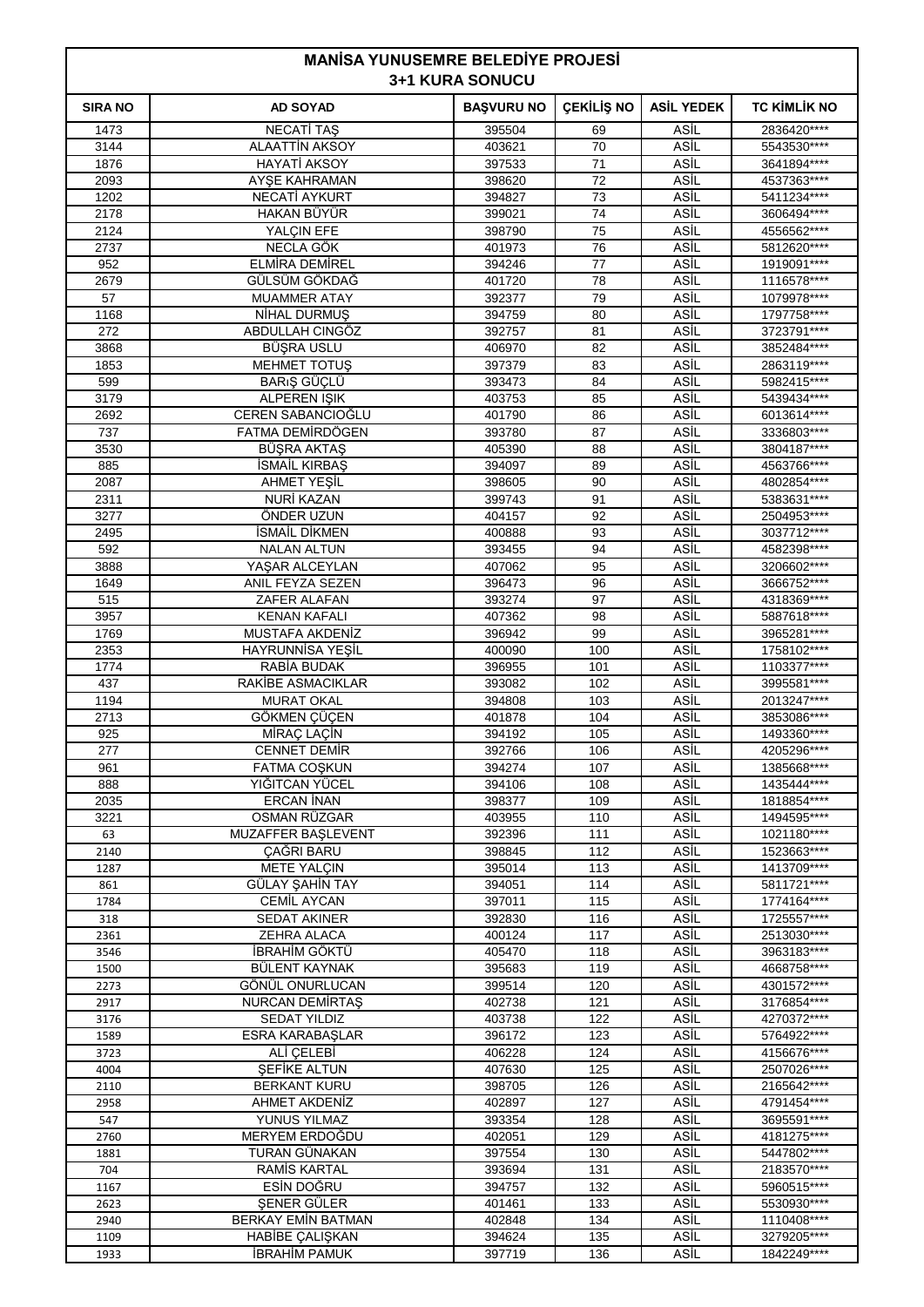| <b>MANISA YUNUSEMRE BELEDIYE PROJESI</b><br><b>3+1 KURA SONUCU</b> |                                               |                   |              |                   |                             |
|--------------------------------------------------------------------|-----------------------------------------------|-------------------|--------------|-------------------|-----------------------------|
| <b>SIRA NO</b>                                                     | <b>AD SOYAD</b>                               | <b>BAŞVURU NO</b> | ÇEKİLİŞ NO   | <b>ASİL YEDEK</b> | <b>TC KIMLIK NO</b>         |
| 2634                                                               | <b>KEZBAN ALUS</b>                            | 401530            | 137          | ASİL              | 4245173****                 |
| 1118                                                               | <b>BIRCAN DUMAN</b>                           | 394636            | 138          | ASİL              | 1218534****                 |
| 842                                                                | HASAN HÜSEYİN DİRİK                           | 394001            | 139          | ASİL              | 4426367****                 |
| 3486                                                               | SÜLEYMAN OĞULCAN                              | 405200            | 140          | ASİL              | 4718556****                 |
| 2921                                                               | <b>BURAK SALELİ</b>                           | 402768            | 141          | ASİL              | 6272505****                 |
| 1300                                                               | <b>MEHMET TAKKALI</b>                         | 395037            | 142          | ASİL              | 2637227****                 |
| 2925                                                               | <b>MEHMET EMIN SIVRI</b>                      | 402783            | 143          | ASİL              | 5659926****                 |
| 2398                                                               | <b>BUKET BAKAR</b>                            | 400324            | 144          | ASİL              | 2086444****                 |
| 1852                                                               | <b>VOLKAN TAŞDEMİR</b>                        | 397374            | 145          | ASİL              | 3132210****                 |
| 727                                                                | DİLEK İNANÇ                                   | 393760            | 146<br>147   | ASİL<br>ASİL      | 5761923****<br>4568862****  |
| 2729<br>1076                                                       | SERDAR BOZARSLAN<br><b>GENÇER ASLAN</b>       | 401949<br>394546  | 148          | ASİL              | 3463001****                 |
| 1338                                                               | YUMUŞAK ERSAN                                 | 395114            | 149          | ASİL              | 3136710****                 |
| 26                                                                 | <b>ASKIN DURSUN</b>                           | 392337            | 150          | ASİL              | 1066779****                 |
| 1045                                                               | <b>NURDAN ACER</b>                            | 394480            | 151          | ASİL              | 2219670****                 |
| 1981                                                               | <b>FATIH ELBIR</b>                            | 398061            | 152          | ASİL              | 2544529****                 |
| 3175                                                               | <b>NURAY TUTAN</b>                            | 403732            | 153          | ASİL              | 6014214****                 |
| 2528                                                               | YILDIRAY KULA                                 | 401074            | 154          | ASİL              | 5554629****                 |
| 2841                                                               | <b>BURAK KOÇ</b>                              | 402405            | 155          | ASİL              | 3134610****                 |
| 3071                                                               | NESIBE YILMAZ                                 | 403329            | 156          | ASİL              | 1607061****                 |
| 1859                                                               | ELIF GEBOLOGLU                                | 397407            | 157          | ASIL              | 3460699 ****                |
| 3433                                                               | <b>OSMAN AKIN</b>                             | 404931            | 158          | ASİL              | 1877329****                 |
| 404                                                                | MEHMET UĞUR                                   | 393019            | 159          | ASİL              | 5560029****                 |
| 3981                                                               | ÖMER DOLGUN                                   | 407507            | 160          | ASİL              | 1990928****                 |
| 1182                                                               | YASIN YAN <sub>I</sub> K                      | 394786            | 161          | ASİL              | 1193376****                 |
| 2159                                                               | AYSEL BÜKÜLMEZLER                             | 398941            | 162          | ASİL              | 5205441****                 |
| 1519                                                               | AHMET DEMIR                                   | 395835            | 163          | ASİL              | 3890527****                 |
| 3389                                                               | <b>SELAHATTIN INCE</b>                        | 404741            | 164          | ASİL              | 6235907****                 |
| 3435                                                               | <b>SERAP FIRAT</b>                            | 404940            | 165          | ASİL              | 1347765****                 |
| 414                                                                | MEHMET GÜNGÖR                                 | 393042            | 166          | ASİL              | 1219134****                 |
| 2505                                                               | ARIF MUTLU                                    | 400941            | 167          | ASIL              | 2842712****                 |
| 2030<br>3212                                                       | <b>FADİME ÇETİNKAYA</b><br>YUNUS BAYAN        | 398360<br>403926  | 168<br>169   | ASİL<br>ASİL      | 5288237****<br>4355869****  |
| 1925                                                               | ERTÜRK KORKMAZ                                | 397694            | 170          | ASİL              | 2964230****                 |
| 1151                                                               | DÖNE SARI                                     | 394719            | 171          | ASİL              | 2846019 ****                |
| 1279                                                               | <b>EMRE ÖZTÜRK</b>                            | 394991            | 172          | ASIL              | 3823987****                 |
| 3388                                                               | <b>HAMZA KIŞLALI</b>                          | 404736            | 173          | ASİL              | 3128310****                 |
| 1573                                                               | İRFAN ÖZTİN                                   | 396072            | 174          | ASİL              | 3286405****                 |
| 3623                                                               | KAMİL BİLGİLİ                                 | 405808            | 175          | ASİL              | 5036246****                 |
| 342                                                                | YAVUZ ÇAĞATAY                                 | 392885            | 176          | ASİL              | 3127110****                 |
| 901                                                                | <b>EMİNE AYDIN</b>                            | 394131            | 177          | ASİL              | 2943496****                 |
| 1357                                                               | SERAP KÖKER                                   | 395174            | 178          | ASİL              | 1779427****                 |
| 1220                                                               | <b>FERYAZ KAYA</b>                            | 394882            | 179          | ASİL              | 3728026****                 |
| 3784                                                               | ÖZGE DENİZ MENEKŞE                            | 406539            | 180          | ASİL              | 3573122****                 |
| 1783                                                               | SÜLEYMAN DALKIRAN                             | 397000            | 181          | ASİL              | 2665325****                 |
| 2104                                                               | ALI RIZA SAKALLI                              | 398670            | 182          | ASİL              | 4414968****                 |
| 2681                                                               | İZZET YILMAZ                                  | 401729            | 183          | <b>ASIL</b>       | 2988815****                 |
| 974                                                                | <b>BEKİR KESKİN</b>                           | 394303            | 184          | ASİL              | 4367287****                 |
| 3938                                                               | RÜKEN TURŞAK                                  | 407286            | 185          | ASİL              | 1132084****                 |
| 1719                                                               | <b>ALI TATLI</b>                              | 396787            | 186          | ASİL              | 3782217****                 |
| 2686                                                               | HÜSEYİN KARAKELLE                             | 401754            | 187          | ASİL              | 6465135****                 |
| 3958<br>2784                                                       | <b>YUNUS KARAKAŞ</b>                          | 407368            | 188<br>189   | ASİL<br>ASİL      | 3089321 ****<br>2411934**** |
| 2116                                                               | <b>HANIFE YEŞIL</b><br><b>NECATI SIVRITAS</b> | 402153<br>398755  | 190          | ASİL              | 5374935****                 |
| 1513                                                               | ÖZGÜR KARAKAYA                                | 395803            | 191          | ASİL              | 2096286****                 |
| 1179                                                               | ZEKERİYA ÇAĞAN                                | 394779            | 192          | ASİL              | 4935448****                 |
| 1018                                                               | OZAN TİMUR                                    | 394408            | 193          | ASİL              | 1644200****                 |
| 927                                                                | HÜSEYİN YILDIRIM                              | 394196            | 194          | ASİL              | 5147543****                 |
| 826                                                                | SELMA ELÇİ                                    | 393973            | 195          | ASİL              | 6051412****                 |
| 1464                                                               | NAHIDE GELGEC                                 | 395454            | 196          | ASİL              | 2678291****                 |
| 2649                                                               | KAMİLE AYYILDIZ                               | 401588            | 197          | ASİL              | 3541096****                 |
| 2447                                                               | <b>CEMİLE YAVUZ</b>                           | 400635            | 198          | ASİL              | 4369367****                 |
| 3363                                                               | YALÇIN BAŞBAY                                 | 404619            | 199          | ASİL              | 2061846****                 |
| 2895                                                               | GÜNGÖR ÇELİKEL                                | 402633            | 200          | ASİL              | 6394901****                 |
| 3847                                                               | YILDIZ KARAYILAN                              | 406871            | $\mathbf{1}$ | YEDEK             | 3823987****                 |

 ÖZDEN BECERİK 403398 2 YEDEK 3944584\*\*\*\* CİHAT EKEN 401119 3 YEDEK 3377002\*\*\*\* TURGAY GÜVEN 406682 4 YEDEK 4243933\*\*\*\*